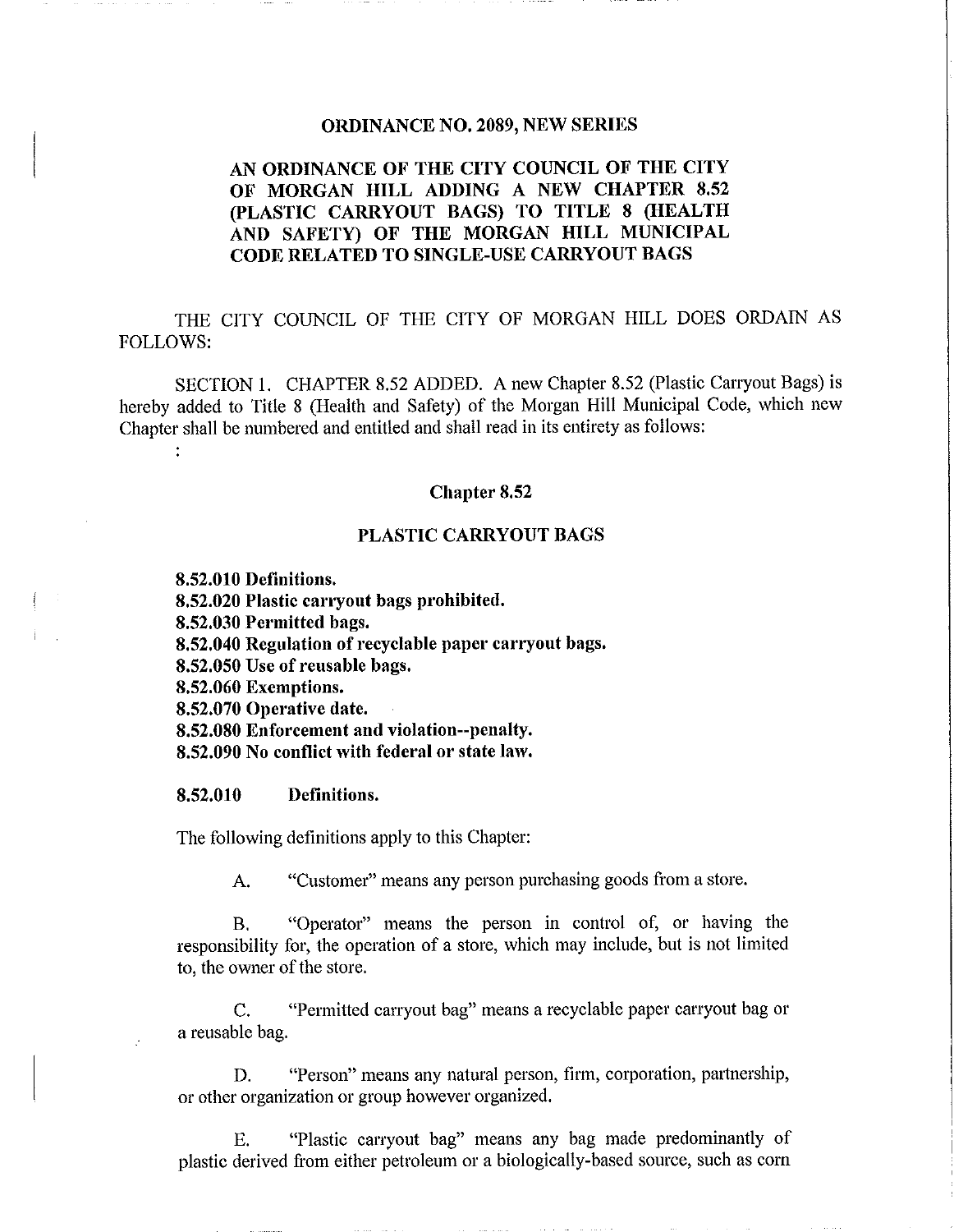or other plant sources, which is provided to a customer at the point of sale. "Plastic carryout bag" includes compostable and biodegradable bags but does not include reusable bags, produce bags, or product bags.

F. "Postconsumer recycled material" means a material that would otherwise be destined for solid waste disposal, having completed its intended end use and product life cycle. "Postconsumer recycled material" does not include materials and by-products generated from, and commonly reused within, an original manufacturing and fabrication process

G. "Prepared food" means foods or beverages which are prepared on the premises by cooking, chopping, slicing, mixing, freezing, or squeezing, and which require no further preparation to be consumed. "Prepared food" does not include any raw, uncooked meat product or fruits or vegetables which are chopped, squeezed, or mixed.

H. "Produce bag" or "product bag" means any bag without handles provided to a customer  $(1)$  to carry produce, meats, or other food items to the point of sale inside a store; (2) to hold prescription medication dispensed from a pharmacy; (3) to protect food or merchandise from being damaged or contaminated by other food or merchandise when items are placed together in a reusable bag or recyclable paper carryout bag; or (4) a bag without handles that is designed to be placed over articles of clothing on <sup>a</sup> hanger

I. "Public eating establishment" means a restaurant, take-out food establishment, or any other business that receives ninety percent or more of its revenue from the sale of prepared food to be eaten on or off its premises

J. "Recyclable" means material that can be sorted, cleansed, and reconstituted using available recycling collection programs for the purpose of using the altered form in the manufacture of a new product. "Recycling" does not include burning, incinerating, converting, or otherwise thermally destroying solid waste

K. "Recyclable paper carryout bag" means a paper bag that meets all of the following requirements:  $(1)$  is one hundred percent  $(100\%)$  recyclable overall and contains a minimum of forty percent (40%) post-consumer recycled material; (2) is capable of composting, consistent with the timeline and specifications of the American Society of Testing and Materials (ASTM) Standard D6400; (3) is accepted for recycling in curbside programs in the City; (4) has printed on the bag the name of the manufacturer, the location (country) where the bag was manufactured, and the minimum percentage of postconsumer recycled material used; and (5) displays the word "Recyclable" in a highly visible manner on the outside of the bag

L. "Reusable bag" means a bag with handles that is specifically designed and manufactured for multiple reuse and meets all of the following requirements: (1) meets the EcoLogo ATP-001 standard for durability Dynamic i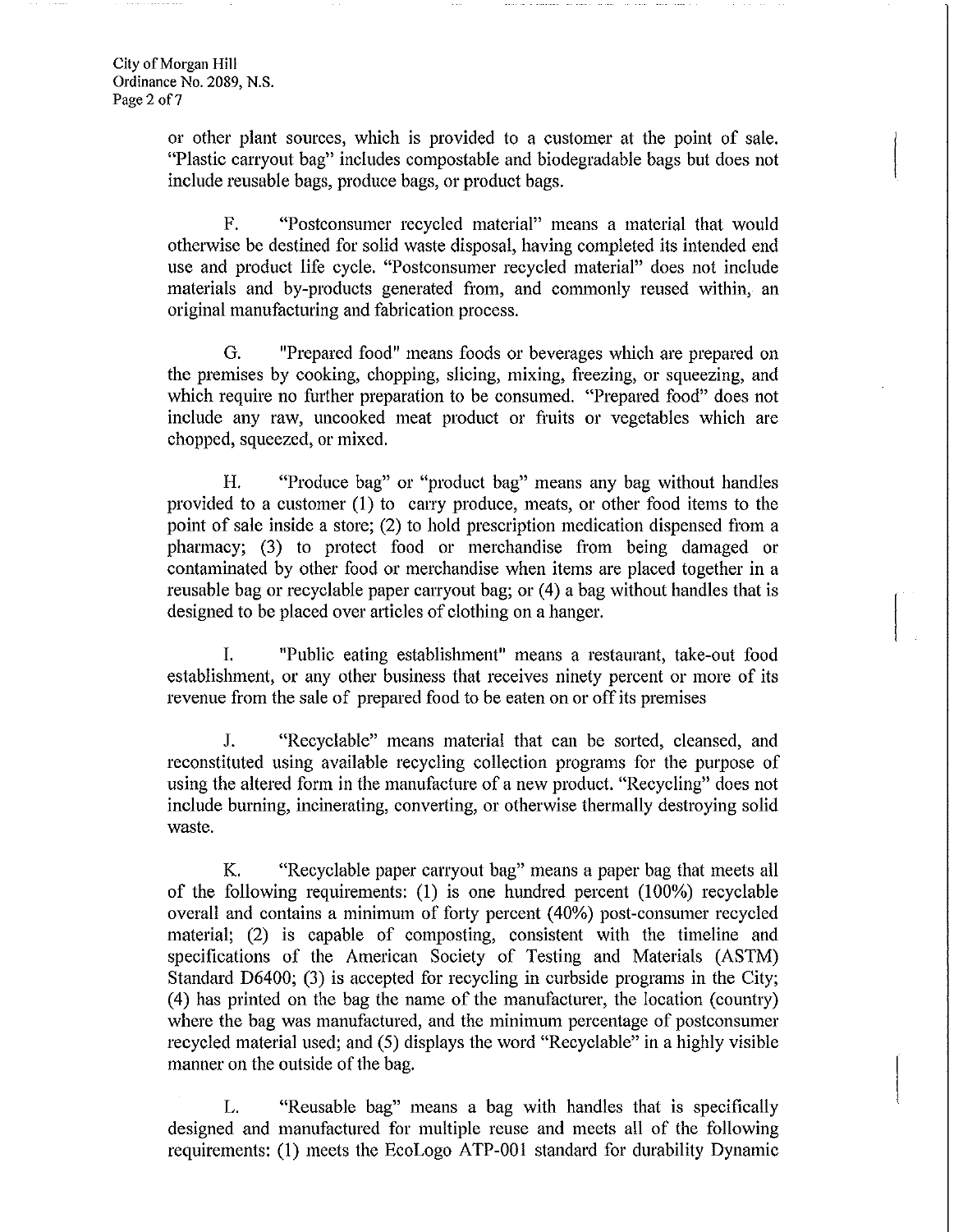Test with a minimum of 1500 cycles of testing;  $(2)$  meets the EcoLogo ATP-001 standard for durability Capacity Test with a minimum volume of 15 liters; (3) is machine washable or is made from a material that can be cleaned or disinfected (4) does not contain lead, cadmium, or any other heavy metal in toxic amounts as determined by testing using State methods following the Model Toxics in Packaging Legislation; (5) has printed on the bag, or on a tag that is permanently affixed to the bag, the name of the manufacturer, the location (country) where the bag was manufactured, a statement that the bag does not contain lead, cadmium, or any other heavy metal in toxic amounts, and the percentage of postconsumer or any other heavy mean in toxic amounts, and the percentage or percentance<br>recycled material used, if any; and (6) if made of plastic, is a minimum of at least<br>2.25 mils thick as measured according to ASTM D6988-08 or ISO 2.25 mils thick as measured according to ASTM D6988-08 or ISO 4593-1993 or ISO 4591:1992 standards.

The Director of Community Services or his or her designee is authorized to approve alternate testing methods meeting this section's requirements provided that the proposed testing standards satisfactorily comply with the intent, quality and effectiveness in order to meet the purposes of this Chapter recycled material used, it any; and (6) it made of<br>2.25 mils thick as measured according to ASTM<br>ISO 4591:1992 standards.<br>The Director of Community Services or 1<br>to approve alternate testing methods meeting this<br>that the p

M. "Store" means any of the following retail establishments located within the City limits of the City of Morgan Hill that are not "public eating establishments" as defined in Section  $8.52.010(I)$ :

(1) A full-line, self-service retail store with gross annual sales of two million dollars (\$2,000,000), or more, that sells a line of dry grocery, canned goods, or nonfood items and some perishable items;<br>(2) A store of at least 5,000 square feet of retail space that sells canned goods, or nonfood items and some perishable items;

A store of at least 5,000 square feet of retail space that sells any perishable or non-perishable goods including, but not limited to, clothing, food, or personal items, and generates sales or use tax pursuant to the Bradley-Burns Uniform Local Sales and Use Tax Law (Part 1.5 (commencing with Section 7200) of Division 2 of the Revenue and Taxation Code);<br>(3) A drug store, pharmacy, supermarket

A drug store, pharmacy, supermarket, grocery store, convenience food store, foodmart, or other entity engaged in the retail sale of a limited line of goods that includes milk, bread, soda, and snack foods, including those stores with a Type 20 or 21 license issued by the Department of Alcoholic<br>Beverage Control; or<br>(4) A store or other location of less than 5,000 square feet of<br>retail gnage that solls any perishable or non-perishable Beverage Control; or<br>(4)

retail space that sells any perishable or non-perishable goods including, but not limited to, clothing, food, or personal items, and generates sales or use tax pursuant to the Bradley-Burns Uniform Local Sales and Use Tax Law (Part 1.5) commencing with Section 7200 of Division 2 of the Revenue and Taxation Code), excluding temporary events and mobile vendors operating without a fixed place of business Sole), excluding temporary events and mobile vertical Code), excluding temporary events and mobile vertical place of business.<br> **8.52.020** Plastic carryout bags prohibited.

l

A. No operator of a store shall provide to any customer a plastic carryout bag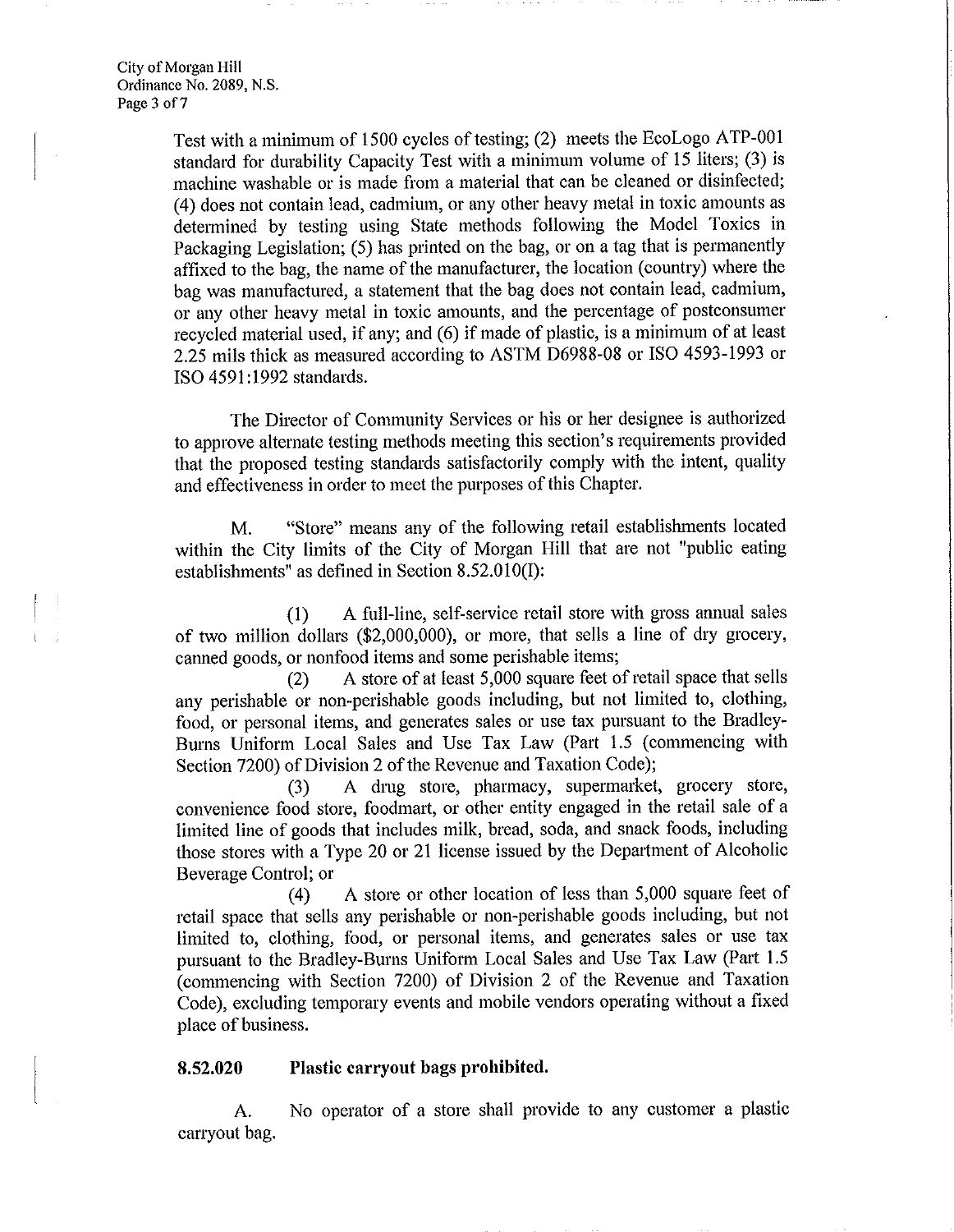B. This prohibition applies to bags provided for the purpose of carrying away goods from the point of sale and does not apply to produce bags or product bags ERECTE 1118 promotion<br>carrying away goods from the product bags.<br>8.52.030 Permitted bags.

All operators of stores shall provide or make available to a customer only recyclable paper carryout bags or reusable bags for the purpose of carrying away goods or other materials from the point of sale, subject to the terms of this Chapter. Nothing in this Chapter prohibits customers from using bags of any type that they bring to the store themselves or from carrying away goods that are not placed in a bag, in lieu of using bags provided by the store. Enapter. Nothing in this Chapter promotis customers it<br>that they bring to the store themselves or from carrying<br>placed in a bag, in lieu of using bags provided by the sto<br>8.52.040 Regulation of permitted carryout bags.

A. (1) Any operator of a store that provides a permitted carryout 8.52.040 Regulation of permitted carryout bags.<br>A. (1) Any operator of a store that provides a permitted carryout bag to a customer must charge the customer a minimum of 10 cents (\$0.10) for each bag provided, except as otherwise provided in this Chapter.<br>(2) An operator of a store shall adjust the min

(2) An operator of a store shall adjust the minimum charge for permitted carryout bags set forth in  $8.52.040 \cdot (A)(1)$  as of July 1, 2014 and **8.52.040** Regulation of permitted carryout bags.<br>
A. (1) Any operator of a store that provides a permitted carryout<br>
bag to a customer must charge the customer a minimum of 10 cents (\$0.10) for<br>
each bag provided, except annually on July 1 thereafter to reflect changes in the San Francisco/Oakland/San Jose Metropolitan Area Consumer Price Index (All Urban Consumers: 1982-84 100) (CPI-U), or successor index compiled and published by the United States Department of Labor, Bureau of Labor Statistics. The index level as of December 2012 (i.e. 239.533) shall be the base index and shall be compared with the index annually on July 1 thereafter to reflect changes in the San Francisco/Oakiana/San<br>Jose Metropolitan Area Consumer Price Index (All Urban Consumers: 1982-84 =<br>100) (CPI-U), or successor index compiled and published by the U in subsequent years. The minimum charge will be adjusted only when the percentage change from the base index would result in a difference of at least in subsequent years. The minimum charge will be adjusted only when the<br>percentage change from the base index would result in a difference of at least<br>\$0.05 in the minimum charge. In no event shall the adjustment exceed \$0. year

B. No operator of a store shall rebate or otherwise reimburse a customer any portion of the charge required in Subsection A, except as otherwise provided in this Chapter

C. All operators of stores must indicate on the customer receipt the number of recyclable paper carryout bags provided and the total amount charged for the bags

D. All operators of stores must retain a complete and accurate record or documents showing the total number of recyclable paper carryout bags provided, the total number of reusable bags provided and the total amount of monies collected for providing recyclable paper carryout bags and reusable bags and <sup>a</sup> summary of any efforts <sup>a</sup> store has undertaken to promote the use of reusable bags by customers. Records will include permitted carryout bags provided free of charge per the exemptions in 8.52.060. Such information must provided, the total number of reusable bags provided and the total amount of monies collected for providing recyclable paper carryout bags and reusable bags, and a summary of any efforts a store has undertaken to promote t made available upon request at no cost to the Director of Community Services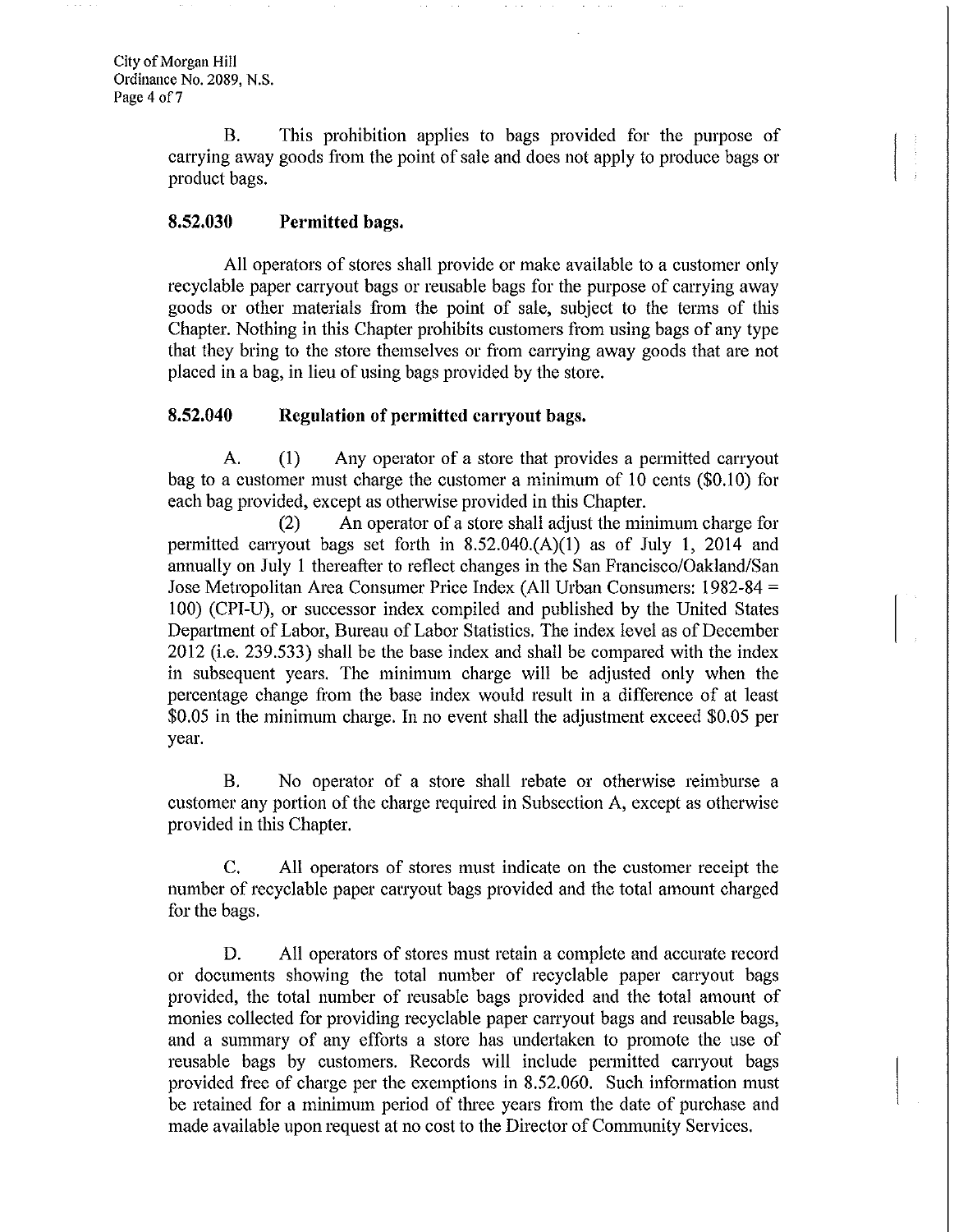E. If the information required in Subsection (d) is not timely submitted by an operator of a store, such operator of a store shall be subject to the F<sub>7</sub> E. If the information<br>submitted by an operator of a stor-<br>fines set forth in Section 8.52.080. E. If the information is<br>submitted by an operator of a store, s<br>fines set forth in Section 8.52.080.<br>8.52.050 Use of reusable bags.

Operators of stores are strongly encouraged to educate their staff to promote reusable bags and to post signs encouraging customers to use reusable bags. In order to promote the use of reusable bags, operators of stores may provide reusable bags to customers at no charge for <sup>a</sup> limited time of not more than thirty days per year bags. In order to promote<br>provide reusable bags to cu<br>than thirty days per year.<br>8.52.060 Exemptions.

A. All operators of stores must provide at the point of sale, free of charge, permitted carryout bags to any customer participating in the California Special Supplemental Food Program for Women, Infants, and Children pursuant to Article 2 commencing with Section 123275 of Chapter <sup>1</sup> of Part 2 of Division 106 of the Health and Safety Code or in the Supplemental Food Program pursuant to Chapter <sup>10</sup> commencing with Section 15500 of Part <sup>3</sup> of Division <sup>9</sup> of the Welfare and Institutions Code, or in Calfresh pursuant to Chapter 10 Welfare and Institutions Code

(commencing with Section 18900) of Part 6 of Division 9 of the California<br>
Welfare and Institutions Code.<br>
B. This Chapter shall not apply to a charitable organization, as<br>
defined in Section 501(c)(3) of the Internal Reve B. This Chapter shall not apply to a charitable organization, as defined in Section  $501(c)(3)$  of the Internal Revenue Code of 1986, or a distinct operating unit or division of the charitable organization, that reuses and recycles donated goods or materials and receives more than fifty percent (50%) of its<br>revenues from the handling and sale of those donated goods or materials.<br>8.52.070 Operative date. revenues from the handling and sale of those donated goods or materials

8.52.070 Operative date.<br>
A. Stores, and the operators thereof, as defined in subsections (M)(1),<br>
(M)(2), (M)(3), and (M)(4) of Section 8.52.010 shall become subject to this<br>
Chapter on April 22, 2014. Chapter on April 22, 2014.

# 8.52.080 Enforcement and violation--penalty.

A. The Director of Community Services has primary responsibility for enforcement of this Chapter. The Director of Community Services is authorized to promulgate regulations and to take any and all other actions reasonable and necessary to enforce this Chapter, including, but not limited to, investigating violations, issuing fines and entering the premises of any store during business hours

B. If the Director of Community Services determines that a violation of this Chapter has occurred, he/she will issue a written warning notice to the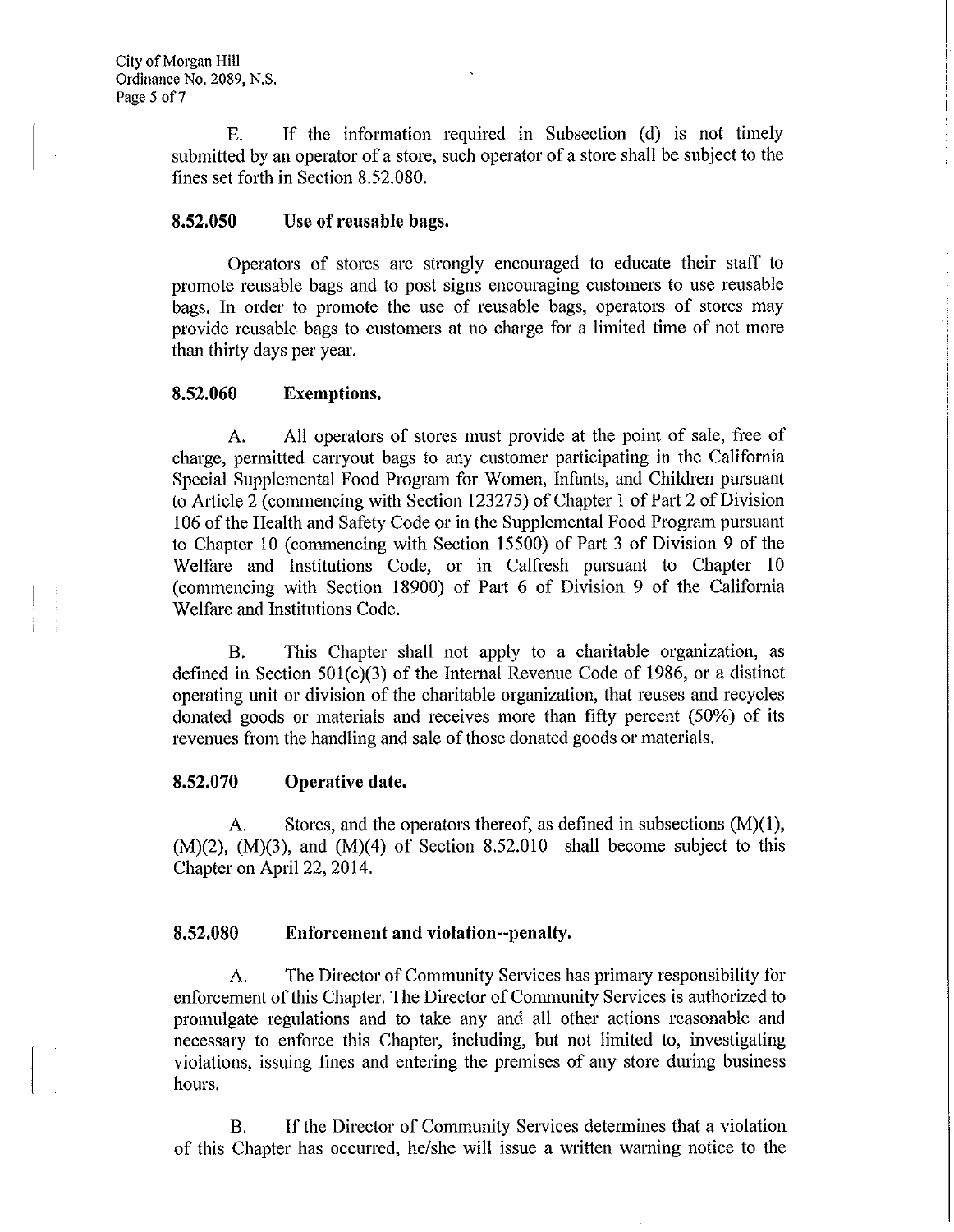operator of <sup>a</sup> store that <sup>a</sup> violation has occurred and the potential penalties that will apply for future violations.

C. Any operator of a store that violates or fails to comply with any of the requirements of this Chapter after <sup>a</sup> written warning notice has been issued for that violation shall be guilty of an infraction

D. If a store has subsequent violations of this Chapter that are similar in kind to the violation addressed in a written warning notice, the Director of Community Services may issue or cause to be issued an administrative citation imposing the fine for such violation as set forth in Chapter 1.19 of the Morgan Hill Municipal Code Hill Municipal Code

E. A fine shall be imposed for each day a violation occurs or is<br>allowed to continue.<br>8.52.090 No conflict with federal or state law. allowed to continue

Nothing in this ordinance is intended to create any requirement, power or duty that is in conflict with any federal or state law.

SECTION 3. CEQA-COMPLIANCE. The City Council hereby determines that this project is categorically exempt from the provisions of the California Environmental Quality Act together with regulatory guidelines promulgated thereunder (collectively, "CEQA") pursuant to Sections 15307 and 15308 of the CEQA Guidelines describing projects that protect natural resources or protect the environment. The Director of Community Development may file a Notice of Exemption with the County Clerk pursuant to CEQA guidelines.

SECTION 4. EFFECTIVE DATE. This Ordinance shall take effect thirty (30) days after the date of its adoption

SECTION 5. POSTING AND PUBLICATION. The City Clerk is hereby directed to publish this ordinance pursuant to 36933 of the Government Code